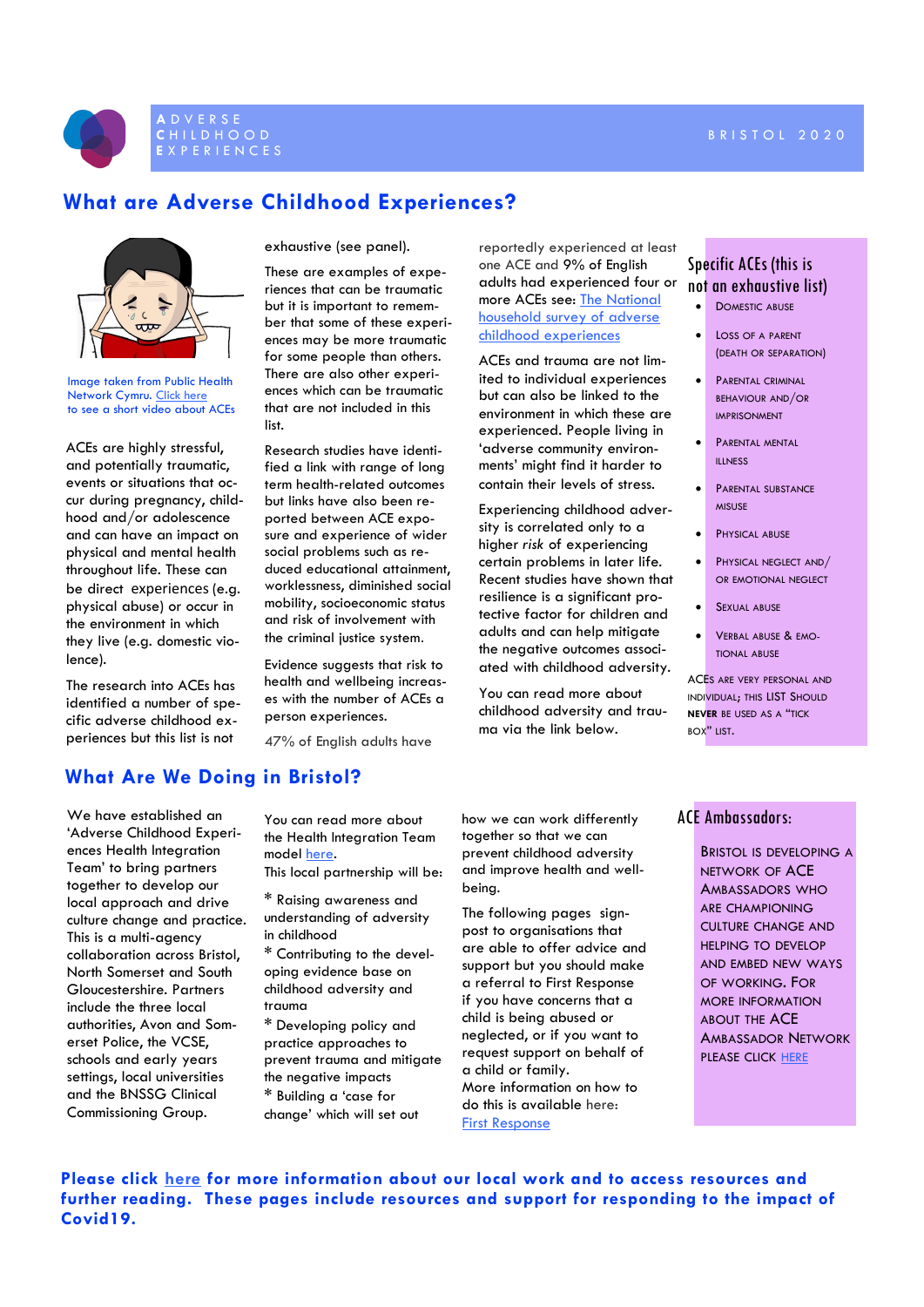

[Next Link Bristol](https://nextlinkhousing.co.uk/)

0117 9250680 [enquiries@nextlinkhousing.](mailto:enquiries@nextlinkhousing.co.uk) [co.uk](mailto:enquiries@nextlinkhousing.co.uk)

#### [Women's Aid](https://www.womensaid.org.uk/)

0808 2000247 [helpline@womensaid.org.u](mailto:helpline@womensaid.org.uk) [k](mailto:helpline@womensaid.org.uk)

[Avon and Somerset Police](https://www.avonandsomerset.police.uk/advice/threats,-assault-and-hate-crime/domestic-abuse/)

[Crime Stoppers](https://crimestoppers-uk.org/) 0800 555111

[The Mankind Initiative](https://www.mankind.org.uk/) 01823 334244

[See Change](https://www.julianhouse.org.uk/projects-and-services/domestic-abuse/children-and-young-peoples-service.htm) 0117 9424986 [cypservice@julianhouse.or](mailto:sypservice@julianhouse.org.uk) [g.uk](mailto:sypservice@julianhouse.org.uk)

## **Support Around Domestic Abuse**

As well as providing individ-ual services, [Next Link](https://nextlinkhousing.co.uk/) offer groupwork services including: the Freedom Programme - for women who are in or have left violent relationships to help them to understand domestic abuse; The Recovery Toolkit - used by women who are trying to move on to build self-esteem and confidence; The CRUSH programme - for young people who have witnessed, experienced or perpetrated abuse; [Safe Link](https://safelinksupport.co.uk/) - support for anyone (women, men, children) who has been the victim of rape and sexual abuse.

### [The Forced Marriage Hon-](http://www.forcedmarriageadvice.co.uk/)

[our Based Violence Service](http://www.forcedmarriageadvice.co.uk/) provides a service for victims who have either been forced into marriage or

those at risk of forced marriage or honour based violence.

[Women's Aid](https://www.womensaid.org.uk/) is a charity that works at both local and national levels to ensure women's safety from domestic violence and promotes policies and practices to prevent domestic violence. It runs the Freephone 24hr National Domestic Violence Helpline.

#### [The Survivor's Handbook](https://www.womensaid.org.uk/the-survivors-handbook/)

provides practical support and information for women experiencing domestic abuse, with simple guidance on every aspect of seeking support.

[The Mankind Initiative](https://www.mankind.org.uk/) is a confidential helpline for

male victims of domestic abuse and domestic violence.

[See Change.](https://www.julianhouse.org.uk/projects-and-services/domestic-abuse/children-and-young-peoples-service.htm) Children and young person's domestic violence and abuse service offer practical and emotional support, information and education for children and young people who are experiencing or have experienced domestic abuse.

Domestic abuse is a crime and should be reported to the Police. Dial 999 in an emergency or if there is immediate danger. If danger has passed, call 101 or visit a police station. Further advice and information from [Avon and Som](https://www.avonandsomerset.police.uk/report/domestic-abuse/)[erset Police](https://www.avonandsomerset.police.uk/report/domestic-abuse/) can be found in this link.

# **Bereavement and Separation Support**

[Winston's Wish](https://www.winstonswish.org/about-us/) provides specialist child bereavement support services across the UK. This includes in-depth therapeutic support in individual, group and residential settings, as well as a Freephone National Helpline, training for professionals and specialist publications.

#### [Cruise Bereavement Care](https://www.cruse.org.uk/about-cruse)

offers support, advice and information to children, young people and adults when someone dies and to enhance society's care of

bereaved people.

### The [Separated Parents Infor](https://www.actionforchildren.org.uk/in-your-area/services/spips/bristol-separated-parents-information-programme-spip/)[mation Programme \(SPIP\)](https://www.actionforchildren.org.uk/in-your-area/services/spips/bristol-separated-parents-information-programme-spip/)

helps parents manage the challenges of parenting after separation and to consider separation from their child's eyes (Charges apply).

[PACT \(Prison Advice](https://www.prisonadvice.org.uk/)  [and Care Trust\)](https://www.prisonadvice.org.uk/) 0117 9244866 [info@prisonadvice.org](mailto:info@prisonadvice.org.uk) [.uk](mailto:info@prisonadvice.org.uk)

[Prisoners' Families](https://www.prisonersfamilies.org/)  **[Helpline](https://www.prisonersfamilies.org/)** 0808 808 2003

NICCO—[National](https://www.nicco.org.uk/)  [Information Centre on](https://www.nicco.org.uk/)  [Children of Offenders](https://www.nicco.org.uk/)

# **Support Around Parental Offending**

As well as hosting the visitors centre at [HMP Bristol,](http://www.justice.gov.uk/contacts/prison-finder/bristol) [PACT](https://www.prisonadvice.org.uk/) Family Engagement Workers perform a unique, professional role which acts as a bridge between prisons and communities. The aims of the service are to improve the outcomes for children and families of offenders by helping to ensure that prisoners and their families: gain more support within their community, are known

to local authority services when a parent is imprisoned, can access local resources to which they are entitled, are supported in reducing intergenerational crime. PACT additionally offer Hidden Sentence Training to professionals working with families.

[Children's Centres](https://www.bristol.gov.uk/documents/20182/34244/BD6322_Childrens_centres_guide_for_RW.pdf) in Bristol have a nominated 'champion' for children of

offenders. The champion is knowledgeable about the impact of parental offending or imprisonment on children and their families, and has an understanding about what their needs may be and how their Children's Centre can effectively respond to these needs. Other Children's Centre staff are able to seek advice or information from the champion when needed.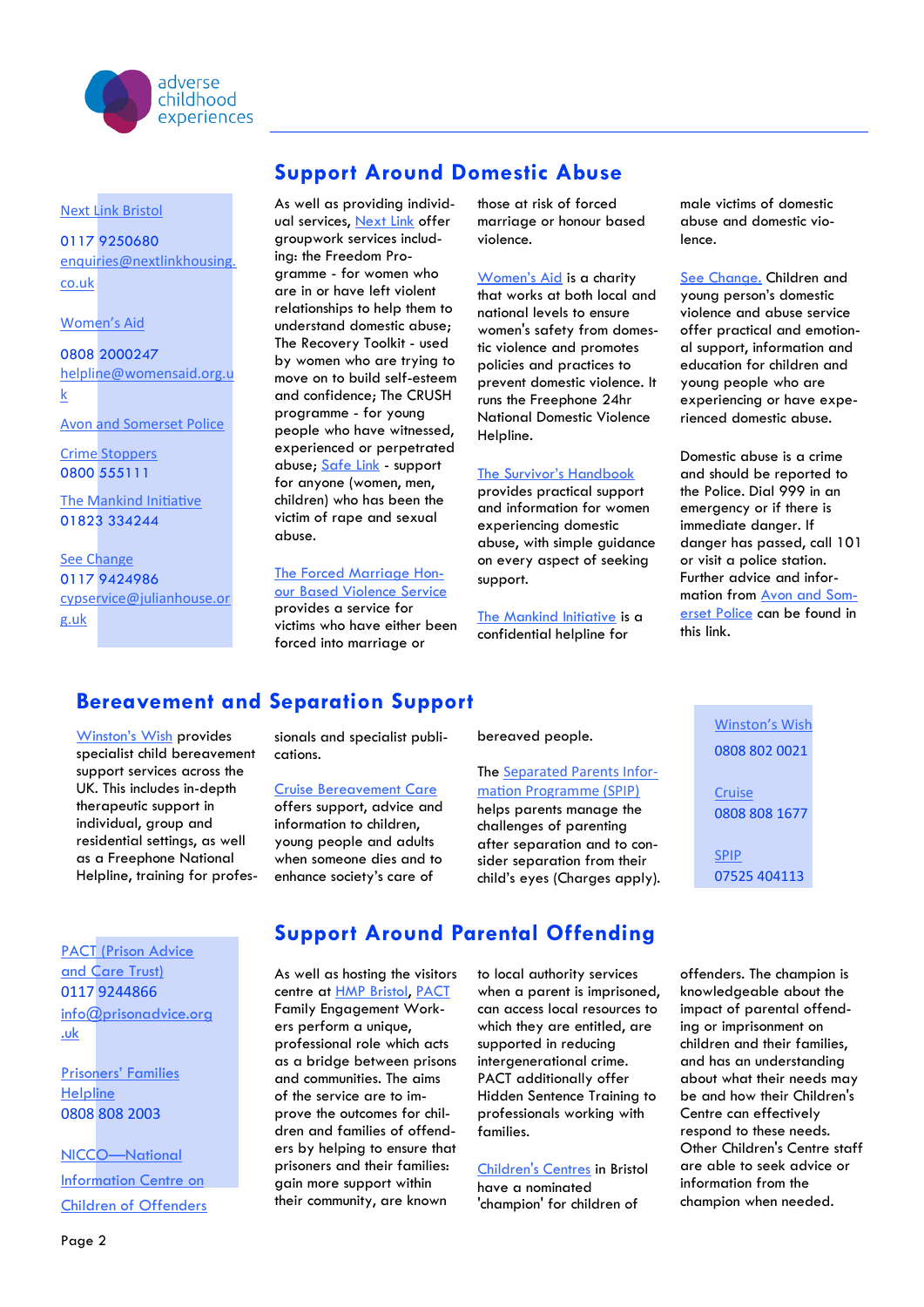

## **Mental Health Support**

[Kooth](https://www.kooth.com/) is an online counselling and emotional well-being platform for children and young people, accessible through mobile, tablet and desktop and free at the point of use.

#### [Off the Record \(OTR\)](https://www.otrbristol.org.uk/what-we-do/)

provide free 1:1 or group mental health support for 11 to 25 yr olds in school or community settings

[Young Minds](https://youngminds.org.uk/find-help/looking-after-yourself/coronavirus-and-mental-health/) a national organisation offering advice, resources and support for young people and parents and carers.

[The Mix](https://www.themix.org.uk/?mc_cid=4a887f69d4&mc_eid=3170a37cb4) Free and confidential support for 13—25s

**BRISTOL ROADS** 

Single point of contact: 0117 440 1540 ROADS@dhi-[services.org.uk](mailto:ROADS@dhi-services.org.uk) 

[Alcoholics Anonymous](https://www.alcoholics-anonymous.org.uk/About-AA) 0800 9177 650 [help@aamail.org](mailto:help@aamail.org)

[Narcotics Anonymous](https://ukna.org/) 0300 999 1212

[AL-ANON](https://www.al-anonuk.org.uk/) 0800 0086 811 helpline@al-[anonuk.org.uk](mailto:helpline@al-anonuk.org.uk)  [Second Step](https://www.second-step.co.uk/) believe that with the right support, everyone can take control of their life and make their future their own. They promote mental health and wellbeing by supporting people and communities to build brighter futures. Working hand-in-hand with the NHS and local authorities, they offer practical help and emotional support tailored to each individual and their recovery.

[Bristol Mental Health](http://www.bristolmentalhealth.org/services/) brings together 18 public and voluntary sector organisations providing NHS funded services to deliver the best possible support to the city.

#### [Carers Support Centre](https://www.carerssupportcentre.org.uk/) is a

charity which provides support, information and advice to carers of any age living in the Bristol and South Gloucestershire areas.

#### **Bristol Community Support**

[Services](https://www.rethink.org/help-in-your-area/services/community-support/bristol-community-support-services/) is centred on values of recovery and social inclusion to help people to become more independent, confident and resilient. The service uses a person centred approach spending time to identify what the individual would like and to explore what peoples' needs are and what goals they want to focus on.

### [Kooth](https://www.kooth.com/)

[Off The Record \(OTR\)](https://www.otrbristol.org.uk/) 0808 808 9120 [hello@otrbristol.org.uk](mailto:hello@otrbristol.org.uk)

[Bristol Community Sup](https://www.rethink.org/help-in-your-area/services/community-support/bristol-community-support-services/)[port Services](https://www.rethink.org/help-in-your-area/services/community-support/bristol-community-support-services/) 0117 903 1801 [bris](mailto:bristolservices@rethink.org)[tolservices@rethink.org](mailto:bristolservices@rethink.org)

[Bristol Carers Service](https://www.rethink.org/help-in-your-area/services/carer-support/bristol-carer-service/)  0117 903 1803

**Second Step Bristol** 0117 909 6630 [admin@second](mailto:admin@second-step.co.uk)[step.co.uk](mailto:admin@second-step.co.uk)

# **Drug & Alcohol Support**

[Bristol ROADS](https://www.impactpathways.org.uk/Bristol-ROADS/Pathway-Services/) (Recovery Orientated Alcohol and Drugs Service). ROADS is primarily for adults and can help with: general drug and alcohol misuse advice, advice on detoxing, information about how you can reduce the harm substances can cause, as well as providing treatment and recovery initiatives.

[BDP M32](https://www.bdp.org.uk/youth) Youth Groups for young people ages 5-10 and 11-16 with family members who have alcohol or

drug problems. Offering respite, fun, activities, confidence & resilience building. 0117 9876000.

[Alcoholics Anonymous](https://www.alcoholics-anonymous.org.uk/About-AA) (AA) is

a fellowship of men and women who share their experience, strength and hope with each other that they may solve their common problem and help others to recover from alcoholism. The only requirement for membership is a desire to stop drinking.

Run on the same Grounds as AA, [Narcotics Anonymous](https://ukna.org/) is a support group run by recovering addicts who meet regularly to help each other stay clean.

[Al-Anon](https://www.al-anonuk.org.uk/) Family Groups are there for anyone whose life is or has been affected by someone else's drinking.

[Hawkspring](http://www.hawkspring.org.uk/young-people/4582123367.html) substance misuse service in Hartcliffe offer support and guidance to children and young people who are affected by parental substance misuse

> [Victim Support](https://www.victimsupport.org.uk/help-and-support/get-help/support-near-you/south-west/avon-and-somerset)  0300 303 1972

[Childline](https://www.childline.org.uk/)  0800 1111

# **Support Around Abuse**

[Bristol City Council](https://www.bristol.gov.uk/crime-emergencies/abuse-violence) provide a web page for more information and general advice around violence and abuse.

[Avon and Somerset Victim](https://www.victimsupport.org.uk/help-and-support/get-help/support-near-you/south-west/avon-and-somerset)  [Support](https://www.victimsupport.org.uk/help-and-support/get-help/support-near-you/south-west/avon-and-somerset) provide practical and emotional support to

both men and women who have experienced sexual or domestic abuse.

[Childline](https://www.childline.org.uk/about/about-childline/) is there to help anyone under 19 in the UK with any issue they're going through. You can talk about anything. Whether it's something big or small, our trained counsellors are here to support you. Childline is free, confidential and available any time, day or night.

**Continued overleaf/.**